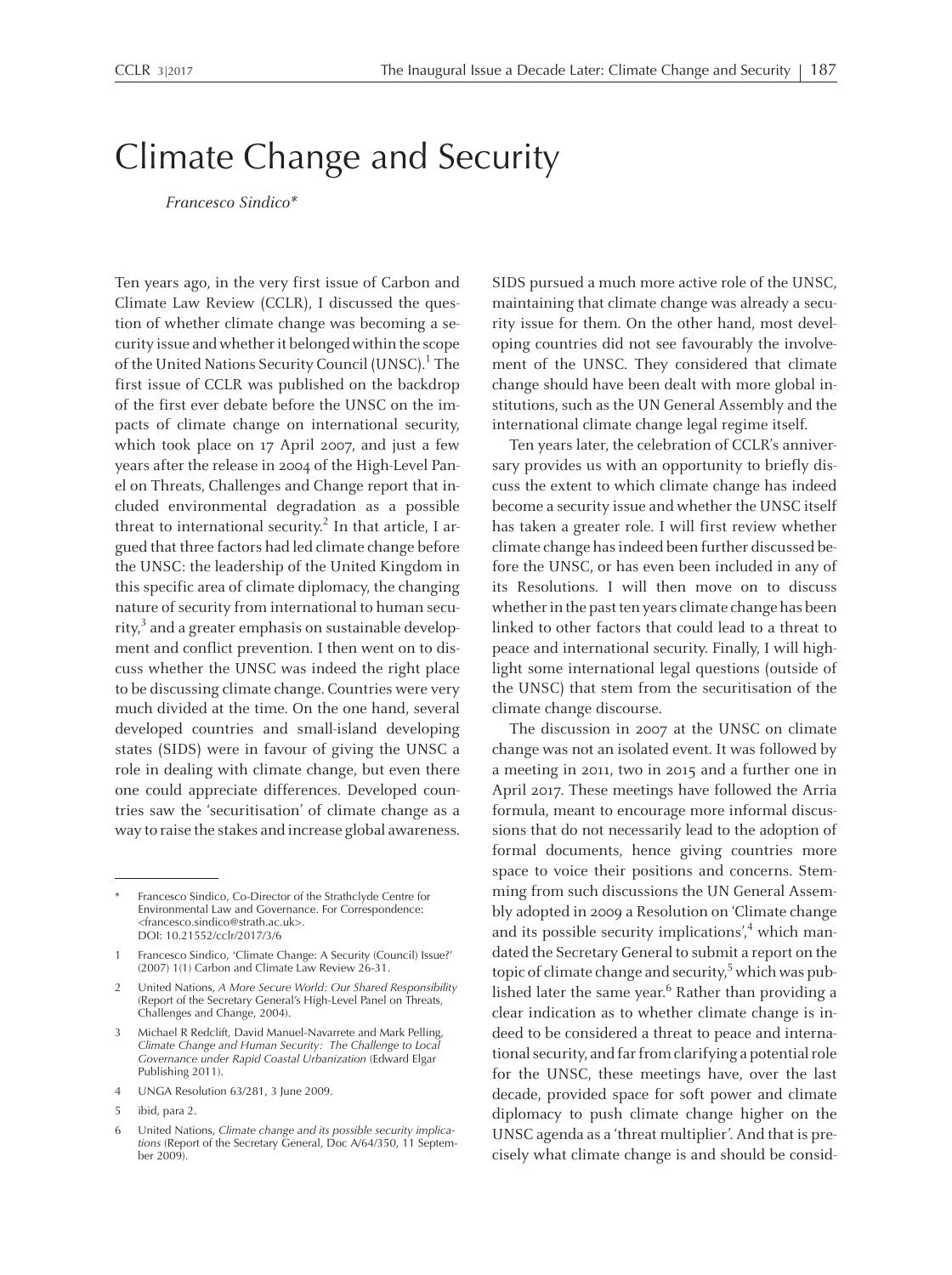ered. Climate change per se is no threat to peace and international security, but its negative effects, when coupled with other factors that lead to conflicts and violence, canmake <sup>a</sup> situation, literally, explosive.An example of this approach comes from Lake Chad. The UNSC organised <sup>a</sup> visit to the region in March 2017, which ended with <sup>a</sup> statement by Mr Rycroft, the UK President of the UNSC at the time, who framed the causes of tension and conflict in the region in the following way: 'Those are multifaceted, complex set of problems and require <sup>a</sup> holistic set of solutions.' Amongst thesemultifaceted challenges'drought and other environmental challenges' were singled out.<sup>7</sup> That same month, UNSC Resolution 2349 (2017) on the Lake Chad refers to climate change in the following terms:

Recognizes the adverse effects of climate change and ecological changes among other factors on the stability of the region, including through water scarcity, drought, desertification, land degradation, and food insecurity, and emphasizes the need for adequate risk assessments and risk management strategies by governments and the United Nations relating to these factors; $^8$ 

Only <sup>10</sup> years after the first meeting discussing climate change before the UNSC, the latter has adopted <sup>a</sup> legally binding Resolution where it did not shy away from mentioning climate change and its adverse effects as one of the 'roots causes' of <sup>a</sup> conflict, in this case the tension and violence in the Lake Chad region. Interestingly, it does not limit itself to stating that climate change is a threat multiplier, but it takes <sup>a</sup> further step and encourages countries and the UN to step up its efforts in terms of 'risk assessment' and 'risk management' strategies. <sup>I</sup> will show how this last recommendation may well be <sup>a</sup> potential link with the current international climate change legal regime.

But before <sup>I</sup> ge<sup>t</sup> there, let us pause and reflect as to whether the pas<sup>t</sup> ten years have proved that climate change is indeed <sup>a</sup> threat multiplier leading to threats to peace and international security. One of the major conflicts of the last ten years has been increasingly linked to climate change. According to some authors, the apparen<sup>t</sup> sectarian and political nature of the Syrian conflict also hides causes directly linked to climate change. 9 In 2006, the worse drought in centuries paved the way for unrest in already crowded cities. Water shortages and rise in food prices increased tensions and led to violence within the cities where the unrest and the civil war started. Moving to the African continent, <sup>a</sup> UNEP repor<sup>t</sup> links climate change to the violent conflict in Darfur. Water scarcity and crops decline in productivity were hailed as many of the factors exacerbating the already existing tensions. 10 Talking about the Darfur conflict, former UN Secretary General Ban Ki-Moon referred to it in the following way: 'Amid the diverse social and political causes, the Darfur conflict began as an ecological crisis, arising at least in par<sup>t</sup> from climate change.' 11 And on the Arab peninsula, water and climate change have been said to be at the heart of the ongoing conflict in Yemen. 12 Further studies have highlighted the relationship between extreme climatic conditions and unrest in countries and regions, such as Afghanistan, Somalia and Northern Africa. The same study concludes by maintaining that 'natural disasters had the potential to amplify already existing societal tensions and ... thus to further destabilise several of the world's most conflict-prone regions'.<sup>13</sup> It would be difficult to argue that these pas<sup>t</sup> and current conflicts are directly linked to climate change, but the pas<sup>t</sup> decade has proven that climate change and its negative effects, water scarcity in particular, pose a considerable threat multiplier to countries that are already prone to tension for other non-environmental reasons. l<br>I

This short piece has showed that in the last ten years the UNSC has continued to address climate change as <sup>a</sup> security issue and has recently even included it in <sup>a</sup> Resolution as one of the root factors of

<sup>&#</sup>x27;Security Council wraps up Lake Chad Basin visit; stops in "epicentre" of Boko Haram violence' (*UN News Centre*, 6 March 2017) <http://www.un.org/apps/news/story.asp?NewsID=56298 #.WYi3FoTyvIW> accessed <sup>17</sup> August 2017.

<sup>8</sup> UNSC Resolution <sup>2349</sup> (2017), para <sup>26</sup> <https://www.un.org/ press/en/2017/sc12773.doc.htm> accessed <sup>17</sup> August 2017.

<sup>9</sup> Peter <sup>H</sup> Gleick, 'Water, Drought, Climate Change, and Conflict in Syria' (2014) 6 AMS 331-340.

<sup>10</sup> United Nations Environment Programme, 'Synthesis Report Sudan Post-Conflict Environmental Assessment' (2007) <http:// postconflict.unep.ch/publications/UNEP\_Sudan\_synthesis\_E.pdf> accessed <sup>17</sup> August 2017.

<sup>11</sup> 'Darfur conflict heralds era of wars triggered by climate change, UN repor<sup>t</sup> warns' *The Guardian* (23 June 2017).

<sup>12</sup> Collin Douglas, 'A Storm Without Rain: Yemen, Water, Climate Change, and Conflict' (Center for Climate & Security, <sup>3</sup> August 2016) <https://climateandsecurity.org/2016/08/03/a-storm -without-rain-yemen-water-climate-change-and-conflict/> accessed <sup>17</sup> August 2017.

<sup>13</sup> 'Climate change increases the risk of war, scientists prove' *The Independent* (25 July 2016).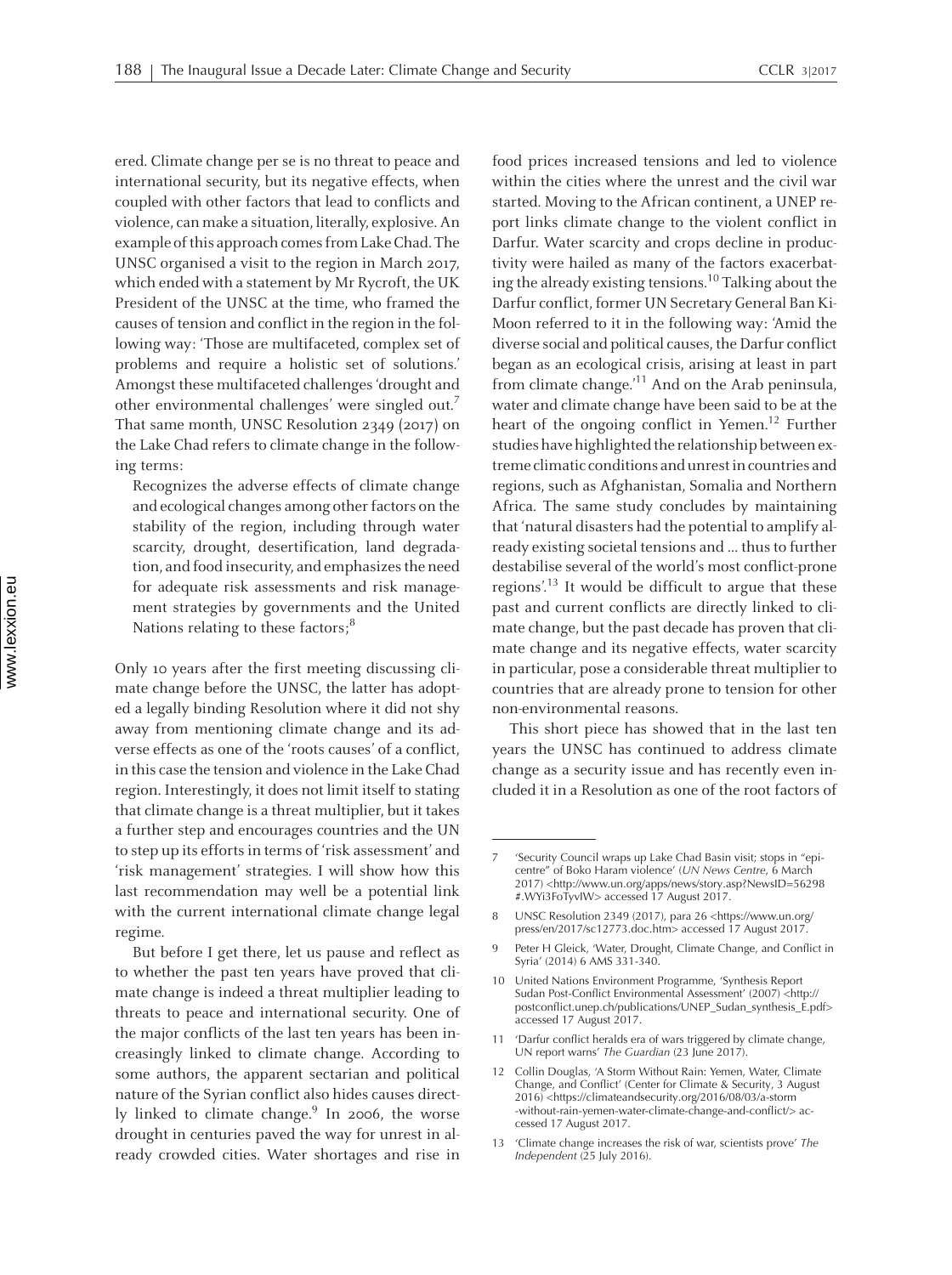<sup>a</sup> conflict. Abrief overview of tensions and violence over the pas<sup>t</sup> decade, from Syria to Yemen and beyond, confirms climate change as <sup>a</sup> threat multiplier. Notwithstanding these developments that seem to align climate change with security, the role of the UNSC and the response it can take to deal with climate change is still unclear.<sup>14</sup> It is hence necessary to better understand whether the securitisation of the climate discourse has opened up new legal opportunities or raised new legal challenges outside of the UNSC. <sup>I</sup> will briefly touch upon three of these legal questions: international litigation, climate refugees, and loss and damage.

Firstly, international litigation on climate change and litigation has always been linked to SIDS making usually an emotional case around <sup>a</sup> potential climate change. 15 In 2011, Palau considered strategies leading to <sup>a</sup> reques<sup>t</sup> for an advisory opinion fromthe International Court of Justice. <sup>16</sup> While there is evidence that climate change is leading to negative effects that may cause (in the worst case scenarios) the disappearance of SIDS, it is much more difficult to develop a solid legal argument capable of dealing with the hurdles of causation and state responsibility. Ironically, the adoption of the Paris Agreement, hailed by many as <sup>a</sup> major (positive) milestone in international climate law, may make it even more difficult for SIDS and any other interested States to bring <sup>a</sup> case

- <sup>18</sup> Frank Biermann and Ingrid Boas, 'Preparing for <sup>a</sup> warmer world: Towards <sup>a</sup> global governance system to protect climate refugees' (2010) 10(1) Global Environmental Politics 60–88.
- <sup>19</sup> 'Kiribati climate change refugee told he must leave New Zealand' *The Guardian* (22 September 2015) <https://www.theguardian .com/environment/2015/sep/22/kiribati-climate-change-refugee -told-he-must-leave-new-zealand> accessed <sup>17</sup> August 2017.
- <sup>20</sup> Meinhard Doelle, 'The Birth of the Warsaw Loss & Damage Mechanism' (2014) 8(1) Carbon and Climate Law Review 35-45.
- 21 Paris Agreement, art 8.
- <sup>22</sup> UNSC Resolution <sup>2349</sup> (2017) (n 9) para 26.

before an international court due to the programmatic and non-enforceable nature of the provisions laid in the Paris Agreement. 17 Framing climate change as <sup>a</sup> security issue does not really aid in terms of international climate change litigation. However, it does amplify the stakes and opens up policy space due to the high-level nature of security debates globally.

Secondly, the greater the link between climate change and conflict and security, the stronger the call to look afresh to the legal definition of refugees in order for it to include climate refugees.<sup>18</sup> In 2015, this issues left the pages of academic commentary and landed on mainstream media after <sup>a</sup> national from Kiribati, who claimed asylum on climate change grounds, was sent back home from New Zealand.<sup>19</sup> Despite climate change becoming more real in SIDS and other fragile developing countries, it will be difficult for courts in any country to gran<sup>t</sup> refugee status without official international legal recognition of climate refugees. Until then, people leaving countries prone to climate change negative effects may be easily assimilated to economic migrants and not be granted asylum. Adifferent scenario may presen<sup>t</sup> itself if the country is not only prone to negative climate change effects, but has been hit by <sup>a</sup> climate change related natural disaster, which may have even increased tensions within that country. The lines between economic migrant and climate refugee may well be blurred in such <sup>a</sup> scenario partly due to the securitisation of the climate discourse.

Thirdly, and very much linked to those cases when <sup>a</sup> country suffers sudden damages and grea<sup>t</sup> losses because of climate change, is the debate around the concep<sup>t</sup> and nowprovision of'loss and damage'within the international climate change legal regime.<sup>20</sup> It could be speculated that one of the results of framing climate change (also) as <sup>a</sup> security issue in this pas<sup>t</sup> ten years has been the inclusion of <sup>a</sup> stand-alone provision in the Paris Agreement on loss and damage.<sup>21</sup> Having said that, the provision and its current implementation and follow up is probably <sup>a</sup> watered down version from that advocated by those who were hoping to develop a legal mechanisms capable of providing direct monetary compensation for the loss and damages caused by climate change through <sup>a</sup> fund paid into by the greatest world polluters. Loss and damage is, instead, very much <sup>a</sup> clearing house of good practices related to 'adequate risk assessments and risk management strategies by governments and the United Nations'. 22 <sup>I</sup> deliberately use the wording

<sup>14</sup> See Shirley Scott, 'Implications of climate change for the UN Security Council: mapping the range of potential policy responses' (2015) 91(6) International Affairs 1317-1333 and Shirley Scott and Charlotte Ku, *Climate Change and the UN Security Council* (Edward Elgar Publishing, forthcoming).

<sup>15</sup> Michael Gerrard and Gregory Wannier, *Threatened Island Nations: Legal Implications of Rising Seas and <sup>a</sup> Changing Climate* (Cambridge University Press 2013).

<sup>16</sup> *Palau seeks UN World Court opinion on damage caused by greenhouse gases*, <sup>22</sup> September 2011, UN News Centre <http:// www.un.org/apps/news/story.asp?NewsID=39710&Cr =pacific+island&Cr1=#.WYjh4oTyvIU> accessed <sup>17</sup> August 2017.

<sup>17</sup> At <sup>a</sup> domestic level things are very different, with the Paris Agreement paving the grounds for potentially much more climate change litigation.